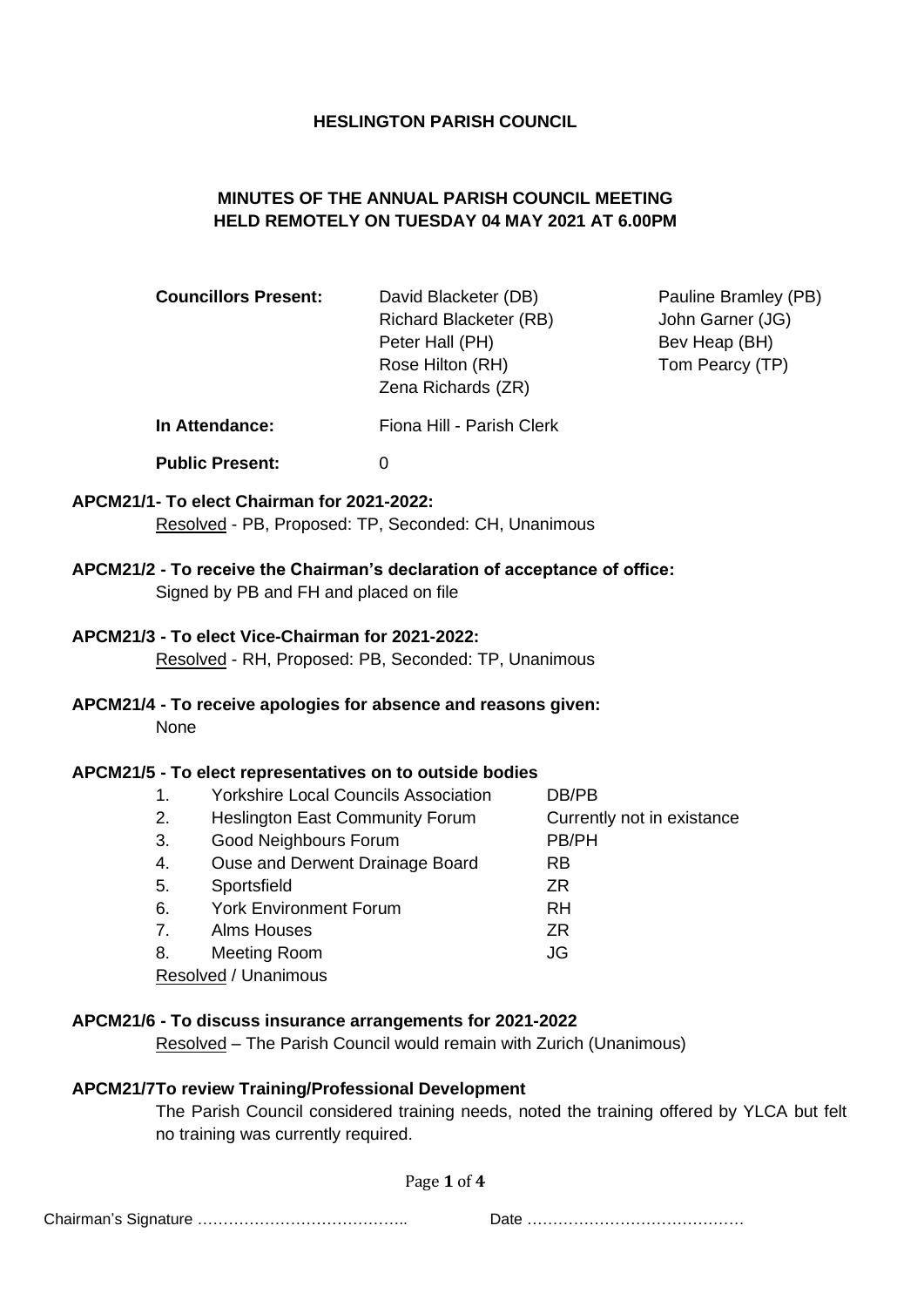## **APCM21/8 – To discuss adoption of General Power of Competition**

Resolved – As they still fulfill the criteria, the Parish Council would re-adopt this power (Unanimous)

### **APCM21/9 - To conduct a review of all policies:**

Resolved – The Parish Council adopted the policies as listed at the end of these minutes (Unanimous)

#### **APCM21/10 Yorkshire Local Councils Association**

a) Membership for 2021-22

No invoice had been received yet, so this would be deferred until the next meeting

b) New Code of Conduct

Resolved – Adopted (Unanimous)

#### **APCM21/1 - To approve financial documentation for 2020-21**

a) Certificate of Exemption on page 3 of the Annual Government and Accountability Return

b) Annual Internal Audit Report on page 4 of the Annual Governance and Accountability **Return** 

c) Section 1 - Annual Governance Statement on page 5 of the Annual Governance and Accountability Return

d) Section 2 - Accounting Statements on page 6 of the Annual Governance and Accountability Return

e) the publication of documents required by Accounts and Audit Regulations 2015, the Local Audit (Smaller Authorities) Regulations 2015 and the Transparency Code for Smaller **Authorities** 

- Certificate of Exemption,
- Annual Internal Audit Report,
- Section 1 Annual Governance Statement,
- Section 2 Accounting Statements,
- Analysis of variances
- Bank Reconciliation
- Notice of the period for the exercise of public rights and other information required by Regulation 15 (2), Accounts and Audit Regulations 2015.

Resolved – Approved (Unanimous)

Page **2** of **4**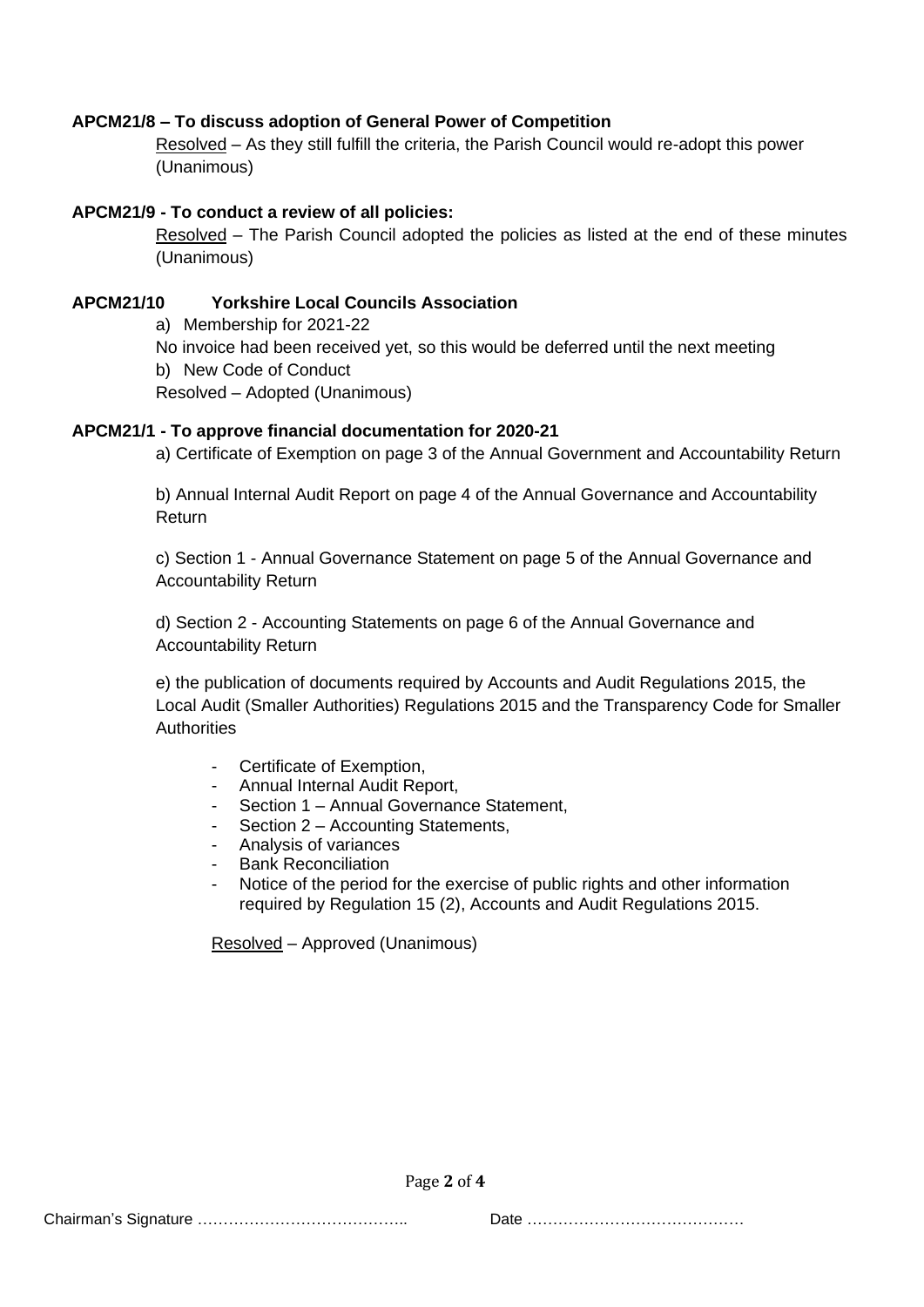#### **Step One – Ensure Parish Council has all SR and AR policies and that they are on the website**

| <b>DOCUMENT:</b>                         | KEY:                 | <b>Policy</b><br><b>Adopted</b> | Policy on<br><b>Website</b> | <b>Notes</b>                                                   |
|------------------------------------------|----------------------|---------------------------------|-----------------------------|----------------------------------------------------------------|
| <b>BASIC GOVERNANCE</b>                  |                      |                                 |                             |                                                                |
| <b>Standing Orders</b>                   | <b>SR</b>            | 15/12/20                        |                             |                                                                |
| <b>Financial Regulations</b>             | <b>SR</b>            | 15/12/20                        |                             |                                                                |
| Code of Conduct                          | <b>SR</b>            | This Meeting                    |                             |                                                                |
|                                          |                      |                                 |                             |                                                                |
| <b>OPENNESS AND ACCOUNTABILITY</b>       |                      |                                 |                             |                                                                |
| <b>FOI Publication Scheme</b>            | <b>SR</b>            | This Meeting                    |                             |                                                                |
| <b>Complaints Policy/Procedure</b>       | <b>SR</b>            | This Meeting                    |                             |                                                                |
|                                          |                      |                                 |                             |                                                                |
| <b>DATA PROTECTION/GDPR</b>              |                      |                                 |                             |                                                                |
| Privacy notice - general                 | <b>SR</b>            | This Meeting                    |                             |                                                                |
| Privacy notice - employees, councillors, | <b>SR</b>            | This Meeting                    |                             |                                                                |
| role holders and volunteers              |                      |                                 |                             |                                                                |
| <b>FINANCIAL</b>                         |                      |                                 |                             |                                                                |
| Financial Regulations (see above)        | <b>SR</b>            | See Above                       | See Above                   |                                                                |
| Asset Register                           | <b>AR</b>            |                                 |                             | Issued each year end                                           |
| Risk Assessment/management Policy        | <b>AR</b>            |                                 | N/A                         | Note 1.                                                        |
| Insurance register                       | <b>AR</b>            |                                 | N/A                         | Note 2. No Claims, Provision within<br>insurance documentation |
| <b>Internal Controls Policy</b>          | <b>AR</b>            |                                 | N/A                         | Note 3. An Internal Controls Check List<br>is available        |
|                                          |                      |                                 |                             |                                                                |
| <b>EMPLOYMENT/PERSONNEL</b>              |                      |                                 |                             |                                                                |
| Contract of Employment/ Written          | <b>SR</b>            | N/A                             | N/A                         | Both the Chairman and the Parish Clerk<br>have a signed copy   |
| <b>Statement of Particulars</b>          |                      |                                 |                             |                                                                |
| Pensions Policy                          | <b>SR</b>            |                                 |                             | Note 4. Details of Now Pension scheme<br>within minutes        |
|                                          |                      |                                 |                             |                                                                |
| <b>ENVIRONMENT</b>                       |                      |                                 |                             |                                                                |
| Green space/open space audit             | <b>AR</b>            | N/A                             | N/A                         | The Parish Council does not own/manage<br>any spaces           |
| Tree audit                               | <b>AR</b>            | N/A                             | N/A                         | The Parish Council does not own/manage<br>any trees            |
|                                          |                      | N/A                             | N/A                         | The Parish Council does not own/manage                         |
| <b>PLAY AREAS</b>                        | No SR/AR<br>policies |                                 |                             | any play areas                                                 |
|                                          |                      |                                 |                             |                                                                |
| <b>BURIAL AUTHORITIES</b>                |                      |                                 |                             |                                                                |
| Record of exclusive rights of burial     | <b>SR</b>            | N/A                             | N/A                         | The Parish Council does not own/manage<br>any burial grounds   |
|                                          |                      |                                 |                             |                                                                |
| <b>ALLOTMENTS</b>                        | No SR/AR<br>policies | N/A                             | N/A                         | The Parish Council does not own/manage<br>any allotments       |

Note 1 – The Parish Council should assess the risks inherent in its activities and satisfy itself that it has taken all reasonable steps to minimise them

Note 2 – This is a register, created by the council, which details the councils insurance provision and any insurance claims made by or against the council

Note 3 – This is a policy, created by the council, (usually included in the council's Financial Regulations) which details the robust and effective internal controls the council (as required by the<br>Accounts and Audit Regul

Note 4 - Is a policy, created by the council, which details the council's policy as to the pension provision offered by the council to its employees.

Page **3** of **4**

Chairman's Signature ………………………………….. Date ……………………………………